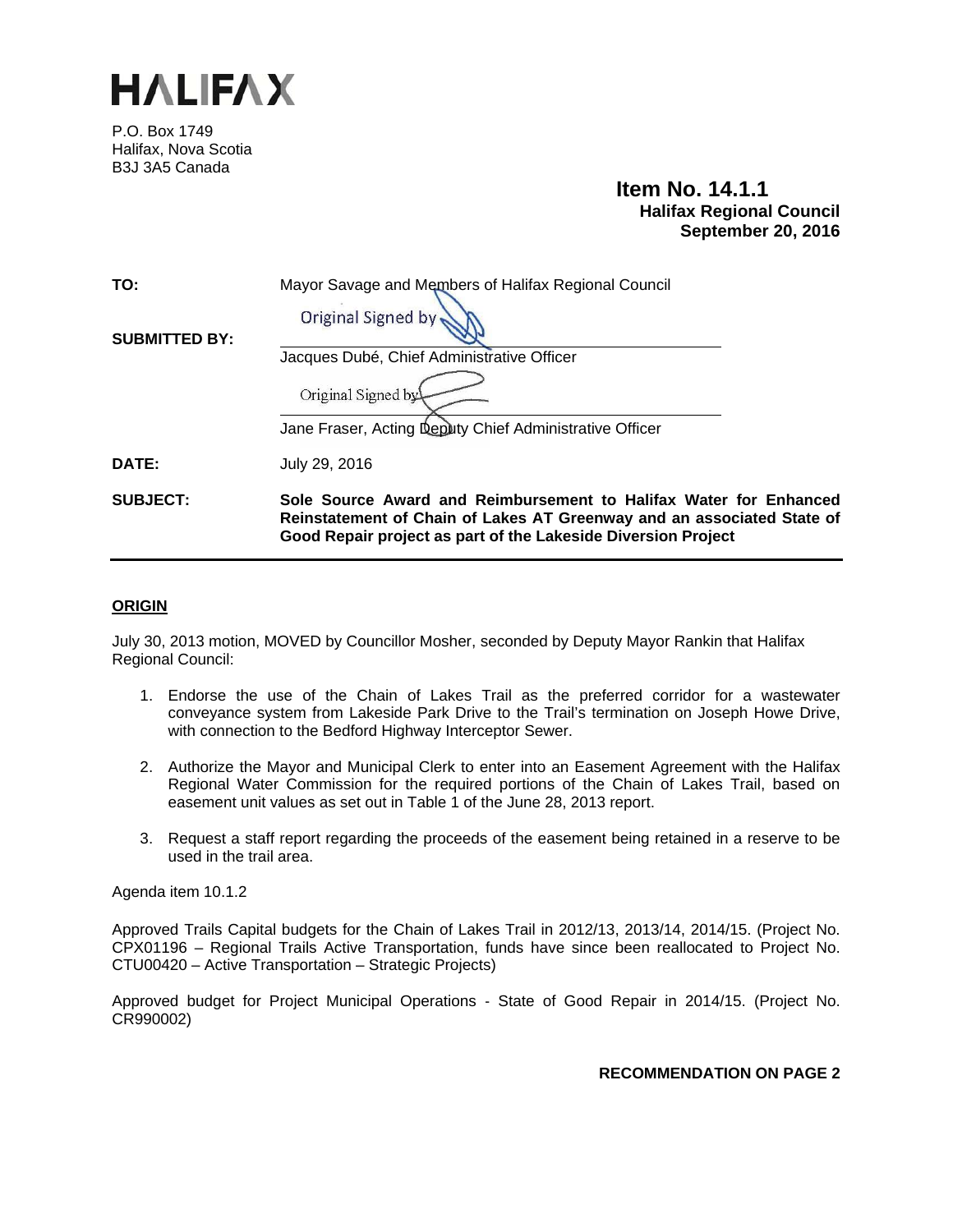# **LEGISLATIVE AUTHORITY**

The Halifax Charter Section 79 (1) (ah) spending authority to build, maintain and manage a trail and active transportation system; Section 120 (3) (a) capital reserve fund includes proceeds from sale of property; Section120 (4) (a) capital reserve funds may be spent on capital expenditures for which the Municipality may borrow.

Under the HRM Charter, Section 79, Regional Council may expend money for municipal purposes. Administrative Order #35, the Procurement Policy, requires Council to approve the award of contracts for sole sources exceeding \$50,000 or \$500,000 for Tenders and RFPs.

The following report conforms to the above Policy and Charter.

# **RECOMMENDATION**

It is recommended that Halifax Regional Council, in accordance with Administrative Order 35, Section 8(11A) sub-section *(k): Sole Source/Single Source Purchases; (k) "For the procurement from a public body or a not-for-profit corporation"* (Attachment "A")*:*

- 1. Retroactively approve the sole source award and payment of \$461,486, net HST included, as per Halifax Water quotation, for the enhancement of Chain of Lakes Trail, with funding from Project No. CTU00420 – Active Transportation – Strategic Projects (Funding originally from Project No. CPX01196 - Regional Trails Active Transportation);
- 2. Retroactively approve the sole source award and payment of \$51,711, net HST included, for the installation of surface storm water infrastructure improvements, as per Halifax Water quotation, with funding from Project No. CR990002 - Municipal Operations ‐ State of Good Repair.

# **BACKGROUND**

The Chain of Lakes AT Greenway is a 7.2 km multi-use trail extending from approximately 3601 Joseph Howe Drive to Lakeside Park Drive. At that point it transitions into the Beechville, Lakeside, Timberlea Trail. The Chain of Lakes AT Greenway was built in 2010 by HRM following its acquisition from Canadian National and was initially developed as a 3m wide facility that was initially paved for 4km of its length. From the time it was opened, the Chain of Lakes Greenway was popular with the public and was used by about 500 users per day. It is designated as a core municipal active transportation greenway in the 2014- 2019 Active Transportation Priorities Plan.

On July 30, 2013, Regional Council agreed to Halifax Water's request to use the Chain of Lakes Greenway alignment for the Lakeside Diversion project. As part of the agreement to permit Halifax Water to use this corridor, Halifax Water was required to reinstate the greenway.

At the time that HRM and Halifax Water agreed on the use of this corridor, there was interest in having the Chain of Lakes AT Greenway reinstated to a higher standard, in particular that it be widened to 3.5 metres and that the facility be paved for its entire length.

In response to the July 30, 2013 request from Regional Council, the December 10, 2013 Regional Council Information Report entitled "Chain of Lakes Easement Proceeds" discussed three (3) options for funding potential enhancement projects on the Chain of Lakes Trail. These were:

1. The net easement proceeds are directed specifically to Chain of Lakes Trail for service improvements;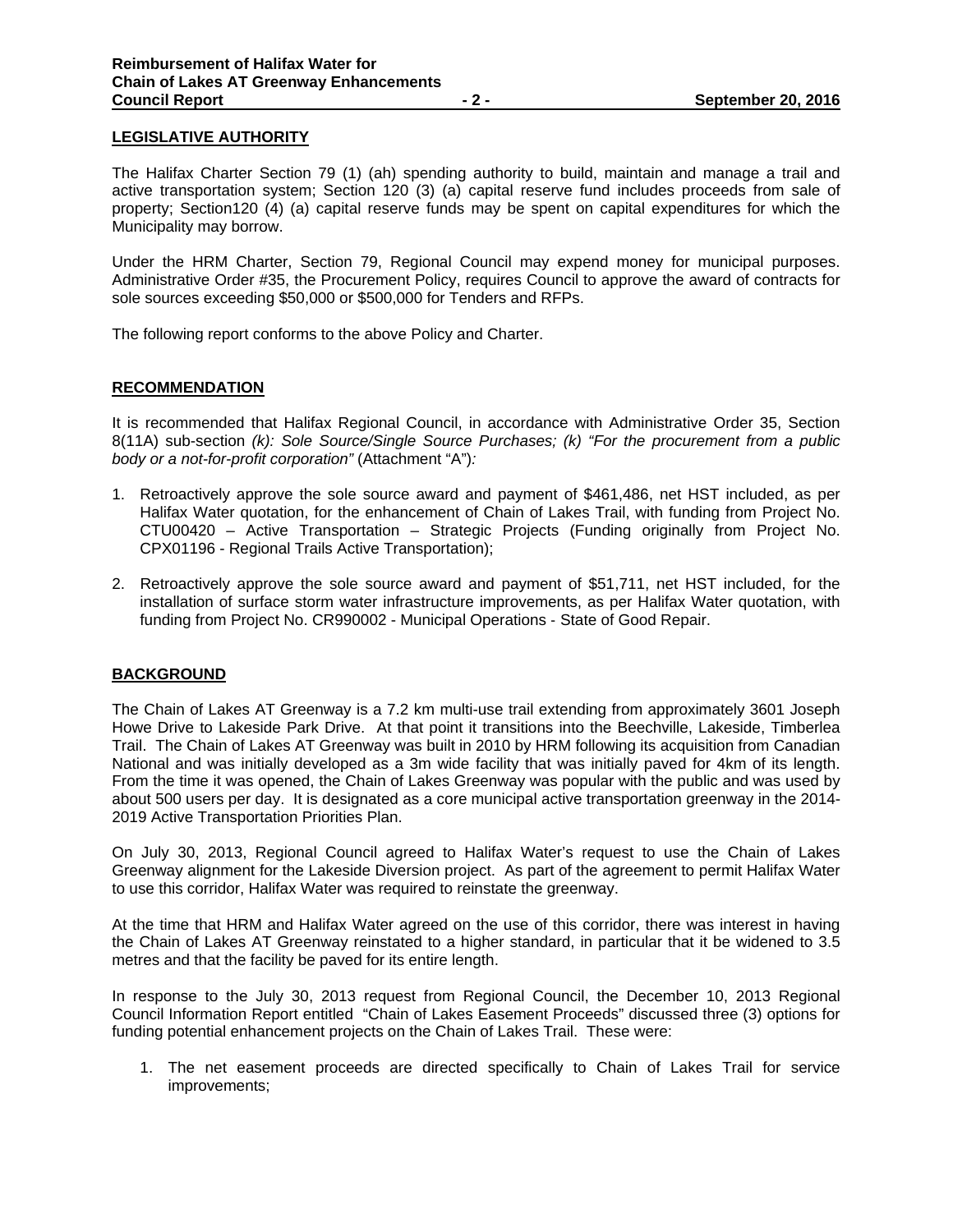- 2. An increase to Project No. CPX01196 Regional Trails Active Transportation, as part of the regular budget process, for projects benefiting the entire regional trails system, to be determined in conjunction with Halifax Regional Trails Association (HRTA). In this option, the funds would remain in the Sale of Land Reserve Q101 for other strategic priorities; or
- 3. The net easement proceeds are returned proportional to the regional project account used for the original trail acquisition.

Option 2 was the approach selected by HRM. Funds were identified in the 2014/15 Capital Budget in Project No. CPX01196 - Regional Trails Active Transportation, which was approved by Regional Council on April 1, 2014. There were additional funds that had been allocated to the Chain of Lakes Trails Association for trail improvements in 2012/13 and 2013/14 that were also directed to the budget for the enhancement project. The funds from 2012/13 and 2013/14 had not been spent due to the uncertainty regarding the corridor which would be used for the Lakeside Diversion project. Once the Chain of Lakes Greenway Trail alignment was selected and approved, various improvements were bundled into the enhanced reinstatement project.

Halifax Water issued the Lakeside Diversion Tender in January 2014 and it was awarded to Dexter Construction Ltd. The tender was administered and managed by Halifax Water, and was not subject to approval from Regional Council. The scope of work in the tender included the enhanced reinstatement of the Chain of Lakes Greenway.

As work was proceeding on the Lakeside Diversion Project, a project integration opportunity was identified to install surface storm water infrastructure improvements at a point where the Trail connected to the HRM right-of-way in the vicinity of Rosemount and Retreat Avenues.

The Lakeside Diversion Project was substantially completed in fall 2014 and the enhanced Chain of Lakes Greenway was reopened in December 2014. Halifax Water is now seeking reimbursement for the costs it incurred to rebuild the greenway to an enhanced standard and to make storm water infrastructure improvements.

# **DISCUSSION**

The Chain of Lakes Greenway is one of four main spine multi-use active transportation facilities identified in the Active Transportation Priorities Plan which connect to the Regional Center. The Chain of Lakes Greenway is 7.2 km long and connects the Communities of Beechville, Lakeside and Timberlea to Joseph Howe Drive. Prior to reconstruction, infrared surveys indicated use on the COLT Greenway approaching 500 users a day with 70% of that being bicycle use. Paving the entire length is consistent with the AT Plan goal of doubling AT mode share. This level of use also requires a minimum 3.5 metre wide, asphalt standard.

Committing to expend funds for enhancements as part of the Lakeside Diversion Project tender process was viewed as a leveraging opportunity. Most importantly it provided a shorter time frame for overall trail reinstatement as the trail would be out of service for one construction season instead of two. There are cost efficiencies associated with unit prices as part of a much larger project, particularly for asphalt. Utilizing the same design consultant resulted in greater coordination, continuity and consistency of product.

Staff worked with the Halifax Regional Trails Association to balance the needs of Community Trails with requirements for the reinstatement of the Chain of Lakes Trail during the 2014/15 Capital budget review process. Based on this consultation, the tender for the Lakeside Diversion Project specified a significant scope of work for the reinstatement and enhancement of the Chain of Lakes AT Greenway Trail. The chart below itemizes the improvements to the facility.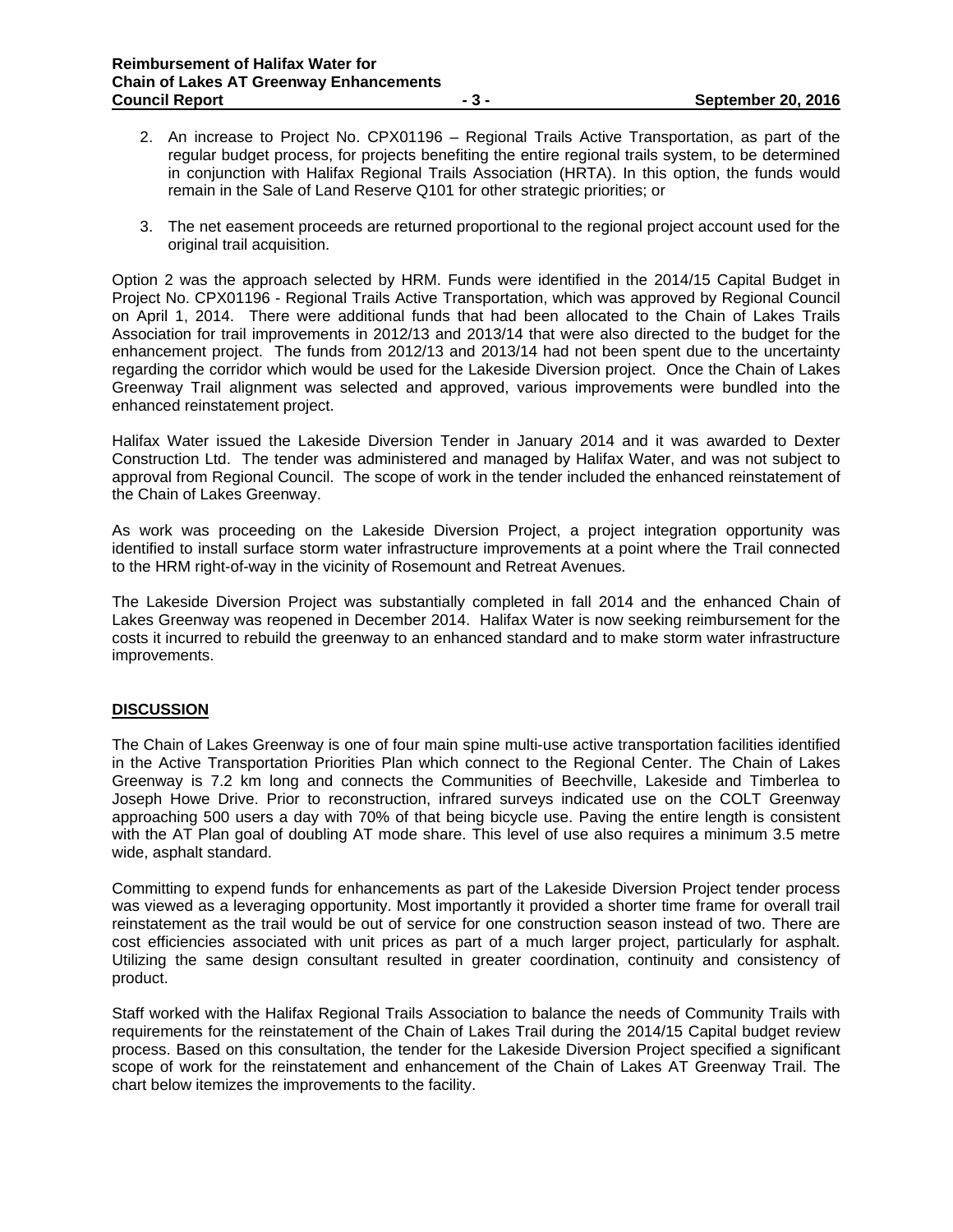# **Lakeside Diversion Project – Cost of HRM Trails Improvements**

| <b>Item</b>                                                                                                                                                                      | <b>Description</b>                                                                | <b>Total Cost</b><br>(net HST<br>included) |
|----------------------------------------------------------------------------------------------------------------------------------------------------------------------------------|-----------------------------------------------------------------------------------|--------------------------------------------|
| Greenway Trail System: including over 12,000 m <sup>2</sup><br>of paved trail, 180m of concrete curb, 85m <sup>2</sup> of<br>concrete sidewalk, and 500m <sup>3</sup> of gravels | Gravels, Paved Trail (new),<br>Concrete                                           | \$319,991                                  |
| Landscaping                                                                                                                                                                      | Topsoil, Sod, Trees, Shrubs,<br>Wooden Fence Benches (4) and<br><b>Bark Mulch</b> | \$72,215                                   |
| Additional Items, including Percy St. Connector                                                                                                                                  | Clearing, Grubbing and Asphalt<br>Paint                                           | \$50,314                                   |
| <b>Project Sub-Total</b>                                                                                                                                                         |                                                                                   | \$442,520                                  |
|                                                                                                                                                                                  | 4.286% HST (on All HRM Work)                                                      | \$18,966                                   |
|                                                                                                                                                                                  | <b>Total Price for HRM Work</b>                                                   | \$461,486                                  |

Implementation of the Lakeside Diversion Tender is complete.

WSP Consultants project managed the Lakeside Diversion Project for Halifax Water. It was cost efficient to have them complete the necessary additional design work to plan and implement trail related items.

It is important to note that provincial legislation prevents Halifax Water from contributing financially to infrastructure enhancements over and above what existed at the time of construction, therefore, enhancements or deficiencies identified during the Lakeside Diversion Project are the responsibility of the Municipality.

#### **Expenditure of \$461,486 in Capital Funding for Enhanced Greenway Reinstatement:**

Public consultations identified the need to pave the entire Chain of Lakes Greenway Trail for active transportation purposes. The original 4km would be reinstated by Halifax Water as part of the Lakeside Diversion Tender and the additional three (3) km to completely asphalt the 7.2 km were identified in the approved Capital budget.

Additional enhancements included redesign and development of refuge islands to improve the crossing of Horseshoe Lake Drive and Chain of Lakes Drive, a destination parking lot adjacent to Chain Lake Drive, and upgrading of community trail street connections at Retreat, Keating and Rosemount. Landscape reinstatement of the additional items completed the enhancements.

#### **Expenditure of \$51,711, for Priority Storm Drainage Improvements:**

During public information meetings, residents in the vicinity of Retreat and Rosemount Avenues filled out comments cards that indicated drainage was making the trail very difficult to use. They also indicated that it was causing drainage problems on their property. Design drawings and a Contemplated Change Order were prepared for the contractor to price drainage improvements. Since this is located on municipal land, Municipal Operations Staff reviewed the design drawings, signed off on the work and committed to funding the improvements from the account indicated.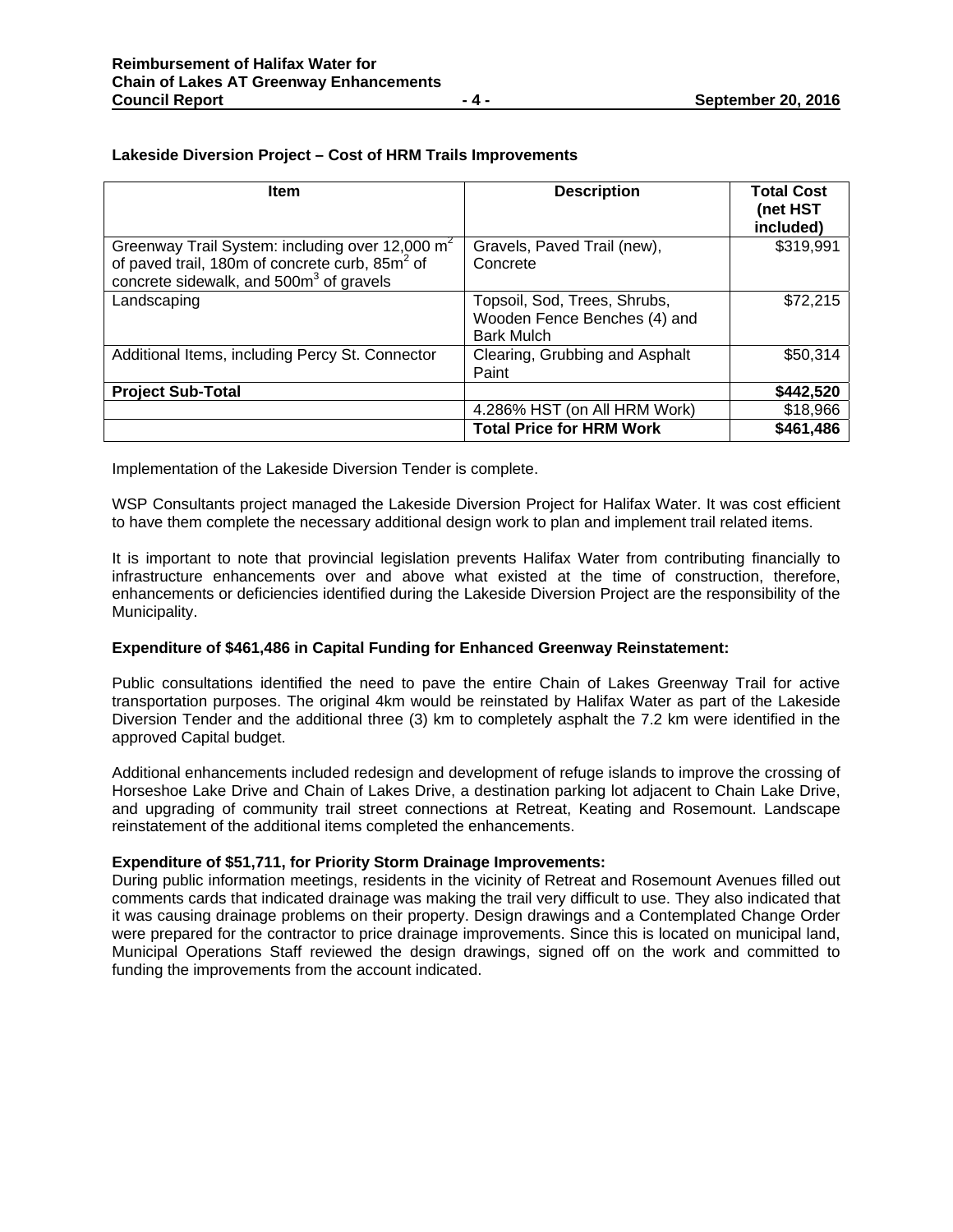# **FINANCIAL IMPLICATIONS**

#### **1) Payment for Enhanced Greenway Reinstatement**

Based on Halifax Water invoice of \$442,520 plus net HST of \$18,966, for a net total price of \$461,486, funding is available in the Approved 2014/15 Capital Budget from Project No. CPX01196 – Regional Trails Active Transportation, funds have since been reallocated to CTU00420 – Active Transportation – Strategic Projects.

| Budget Summary: : Project No. CTU00420 - Active Transportation - Strategic Projects |             |
|-------------------------------------------------------------------------------------|-------------|
| Cumulative Unspent Budget                                                           | \$6.106.389 |
| <b>Less: Contribution to Halifax Water</b>                                          | 461.486*    |
| <b>Balance</b>                                                                      | \$5.644.903 |

#### **2) Payment for Priority Storm Drainage Improvements**

Based on Halifax Water tender change order quotes of \$49,585 plus net HST of \$2,126 for a net total price of \$51,711.00, funding is available in the Approved 2014/15 Capital Budget from Project No.CR990002 – Municipal Operations – State of Good Repair.

#### **Budget Summary: Project No. CR990002 – Municipal Operations – State of Good Repair**

| Cumulative Unspent Budget                  | 1.296.371 |
|--------------------------------------------|-----------|
| <b>Less: Contribution to Halifax Water</b> | 51.711    |
| Balance                                    | 1.244.660 |

\*This project was estimated in Halifax Water's Capital Budget at \$492,632.

The balance of funds will be used for the reinstatement of additional wood rail safety fencing in partnership with the Chain of Lakes Trail Association.

#### **RISK CONSIDERATION**

There are no significant risks associated with the recommendations in this Report. The risks considered rate "Low". To reach this conclusion, consideration was given to financial, and legal and compliance risks.

# **COMMUNITY ENGAGEMENT**

Stakeholder meetings with Chain of Lakes Trail Association and Beechville/Lakeside/Timberlea Trail Association, adjacent landowners, trail user groups and the public were held as part of the public review process for Halifax Water's Lakeside Diversion Project and served to highlight and identify enhancements and deficiencies with the Chain of Lakes AT Greenway.

The Lakeside Diversion Project, including the reinstatement of the Chain of Lakes AT Greenway, involved the community during the planning and design phases, and continued to involve the community during the construction and implementation phases. Substantial efforts have been made to accommodate and respond to all questions and concerns from adjacent landowners over the entire 7.2 km of the construction route.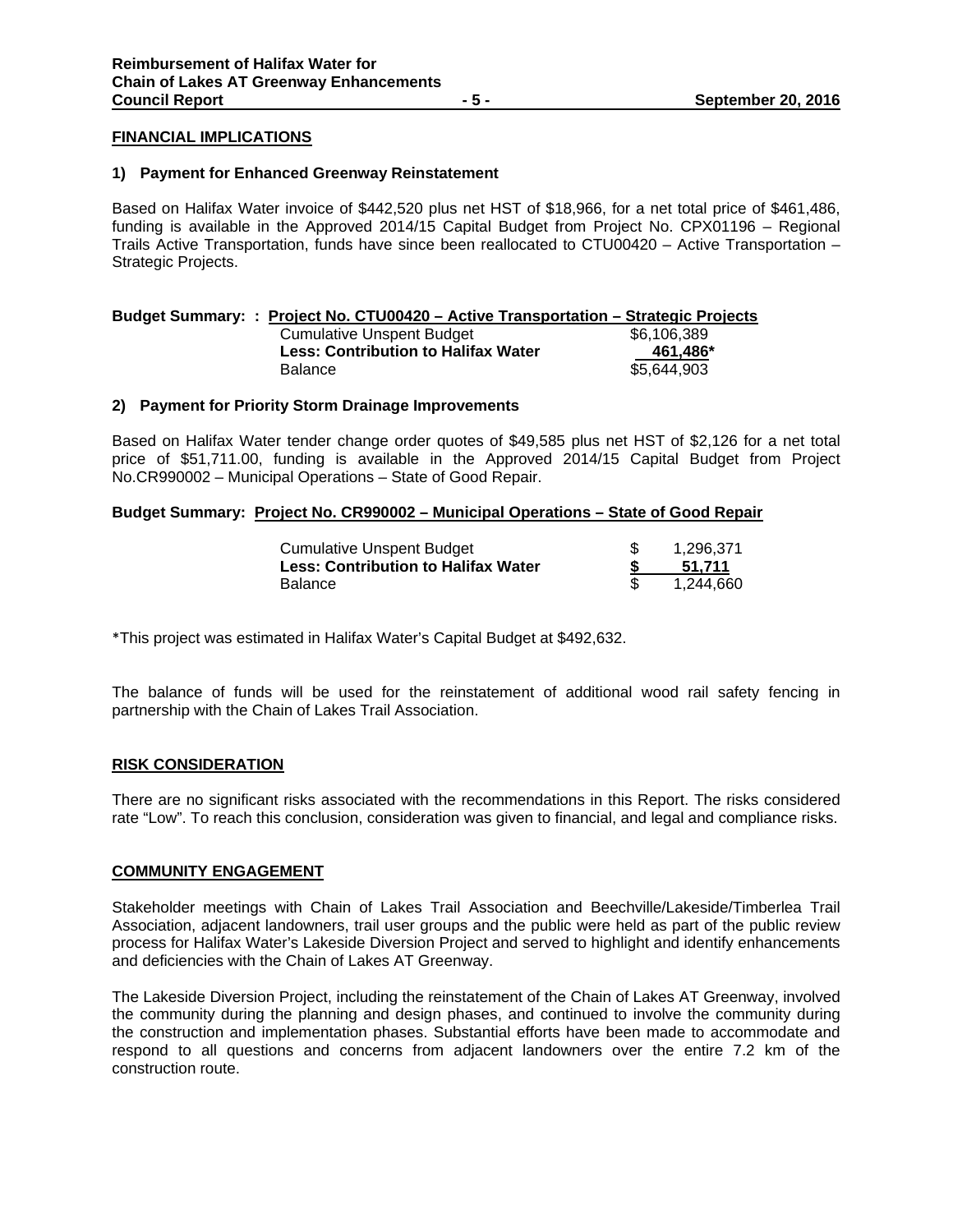#### **ENVIRONMENTAL IMPLICATIONS**

Completion of this regional integrated utility corridor, including sewer and active transportation trail infrastructure, will have beneficial environmental implications for the west mainland portion of HRM. The greenway will provide a high quality main spine AT corridor connection to Peninsula Halifax. This active transportation corridor will help reduce automobile trips, reduce Greenhouse gas emissions and increase overall mobility and quality of life.

# **ALTERNATIVES**

Regional Council may choose not to authorize the retroactive sole source award and reimbursement to Halifax Water. This is not recommended for the following reasons:

- 1. The enhancements to the reinstatement were planned as part of the 2014 / 2015 budget process and are fully implemented; and,
- 2. The stormwater improvements have reduced local flooding problems and are fully implemented.

# **ATTACHMENTS**

Attachment A: Sole Source/ Single Source Purchase Procurement Policy Section 8(11) A

|                        | A copy of this report can be obtained online at http://www.halifax.ca/council/agendasc/cagenda.php then choose the<br>appropriate meeting date, or by contacting the Office of the Municipal Clerk at 490-4210, or Fax 490-4208. |
|------------------------|----------------------------------------------------------------------------------------------------------------------------------------------------------------------------------------------------------------------------------|
| Report Prepared by:    | David MacIsaac, Active Transportation Supervisor 902 - 490-1665                                                                                                                                                                  |
| Report Approved by:    |                                                                                                                                                                                                                                  |
|                        | Nick Dearman NSLS, A/Manager, Project Planning and Design 902-490-6859                                                                                                                                                           |
| Financial Approval by: | Amanda Whitewood, Director of Finance & ICT/CFO, 902-490-6308                                                                                                                                                                    |
| Report Approved by:    | Bruce Zvaniga P.Eng., Director, Transportation and Public Works, 902-490-4855                                                                                                                                                    |